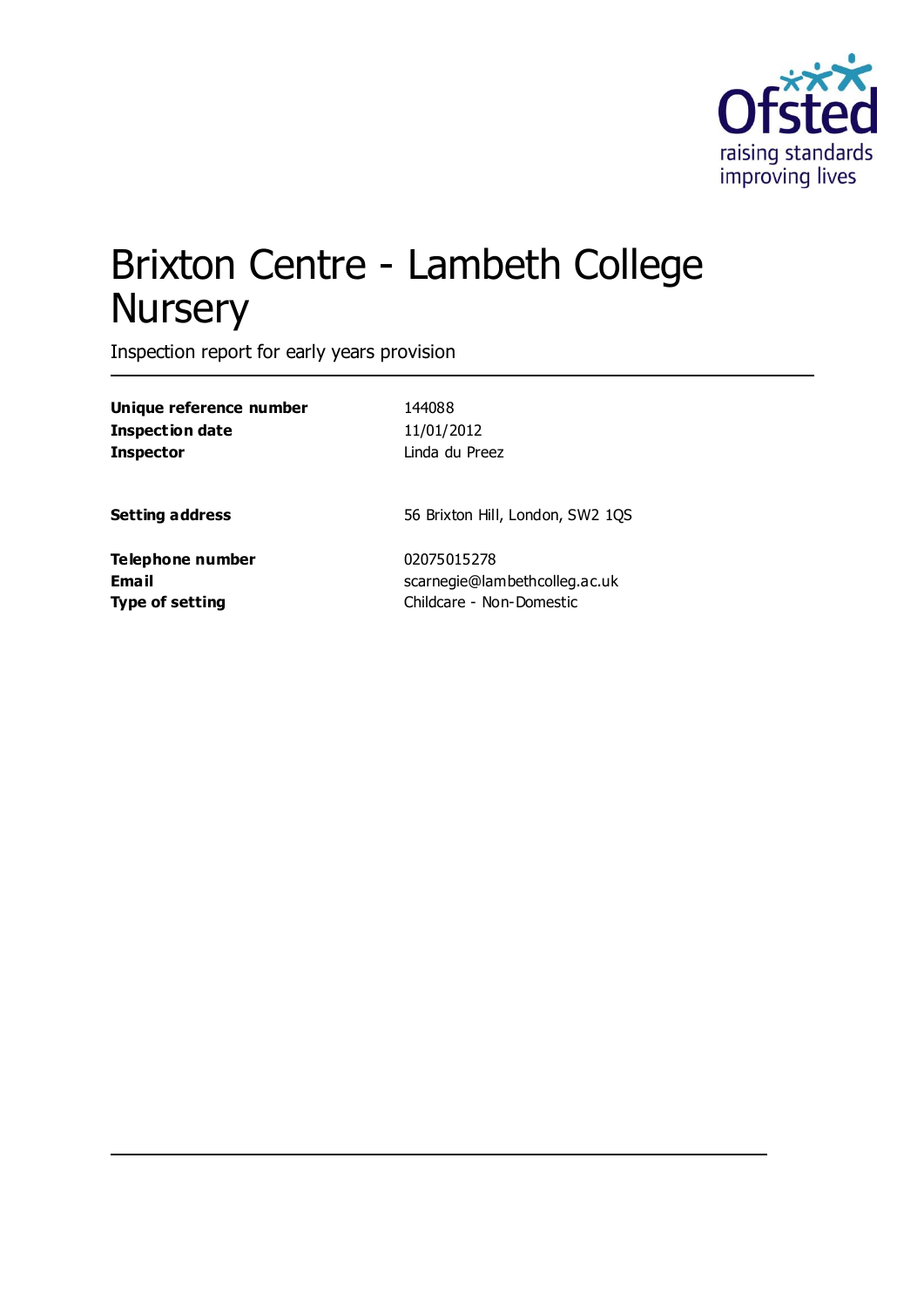The Office for Standards in Education, Children's Services and Skills (Ofsted) regulates and inspects to achieve excellence in the care of children and young people, and in education and skills for learners of all ages. It regulates and inspects childcare and children's social care, and inspects the Children and Family Court Advisory Support Service (Cafcass), schools, colleges, initial teacher training, work-based learning and skills training, adult and community learning, and education and training in prisons and other secure establishments. It assesses council children's services, and inspects services for looked after children, safeguarding and child protection.

If you would like a copy of this document in a different format, such as large print or Braille, please telephone 0300 123 1231, or email enquiries@ofsted.gov.uk.

You may copy all or parts of this document for non-commercial educational purposes, as long as you give details of the source and date of publication and do not alter the information in any way.

T: 0300 123 1231 Textphone: 0161 618 8524 E: enquiries@ofsted.gov.uk W: [www.ofsted.gov.uk](http://www.ofsted.gov.uk/)

© Crown copyright 2012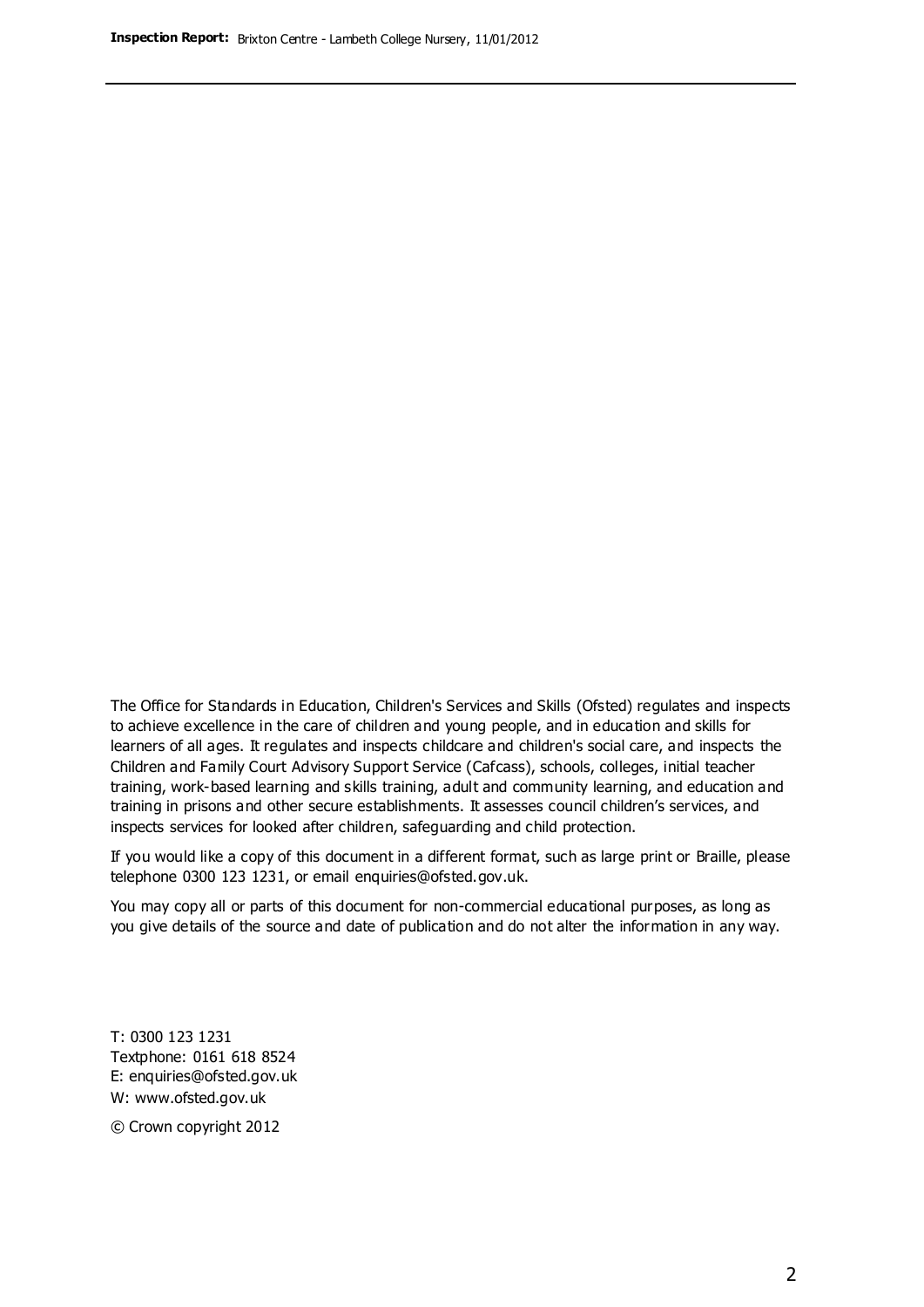# **Introduction**

This inspection was carried out by Ofsted under Sections 49 and 50 of the Childcare Act 2006 on the quality and standards of the registered early years provision. 'Early years provision' refers to provision regulated by Ofsted for children from birth to 31 August following their fifth birthday (the early years age group). The registered person must ensure that this provision complies with the statutory framework for children's learning, development and welfare, known as the *Early* Years Foundation Stage.

The provider must provide a copy of this report to all parents with children at the setting where reasonably practicable. The provider must provide a copy of the report to any other person who asks for one, but may charge a fee for this service (The Childcare (Inspection) Regulations 2008 regulations 9 and 10).

The setting also makes provision for children older than the early years age group which is registered on the voluntary and/or compulsory part(s) of the Childcare Register. This report does not include an evaluation of that provision, but a comment about compliance with the requirements of the Childcare Register is included in Annex B.

Please see our website for more information about each childcare provider. We publish inspection reports, conditions of registration and details of complaints we receive where we or the provider take action to meet the requirements of registration.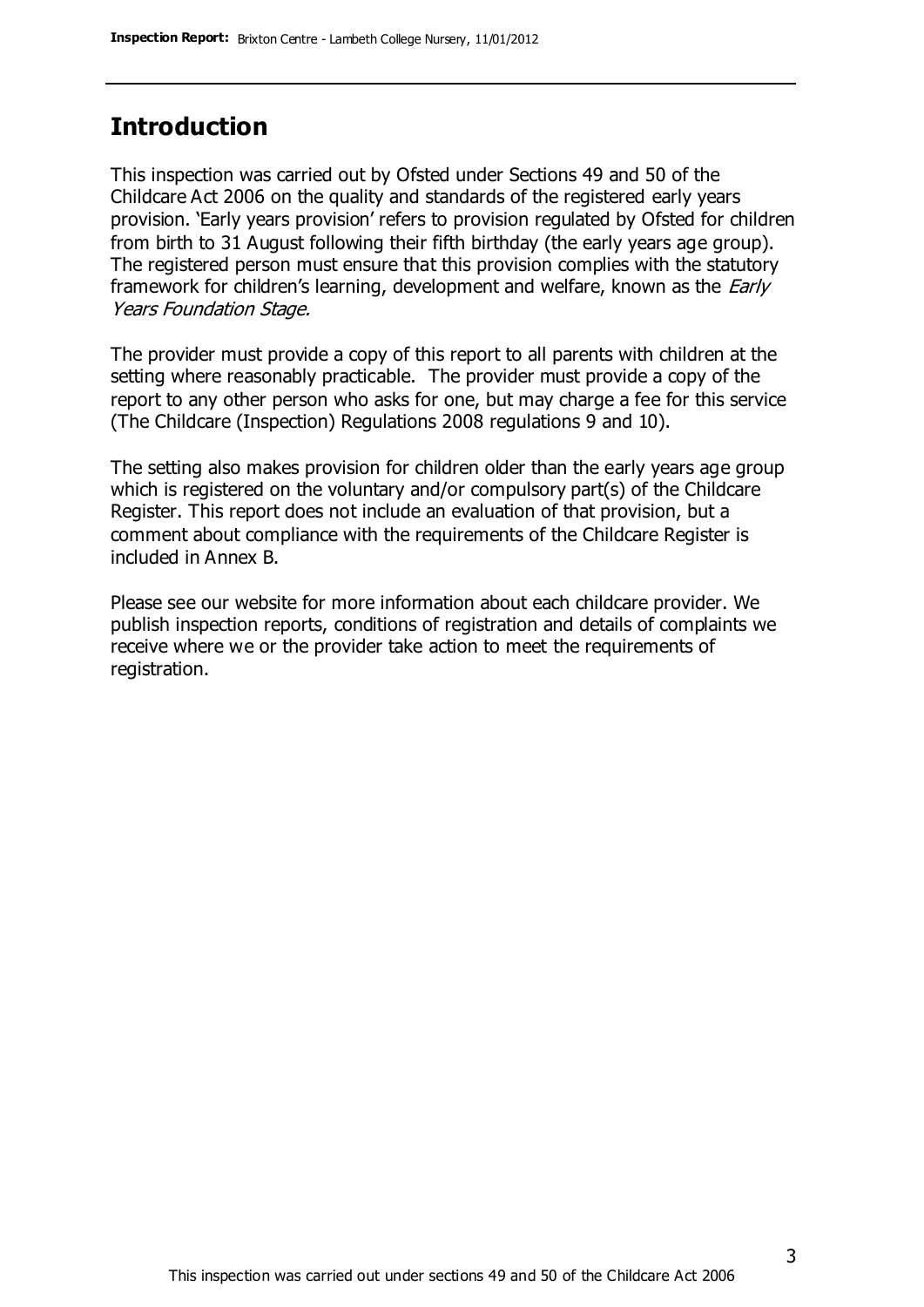# **Description of the setting**

Lambeth College Nursery was registered in 1995. It is located at the Brixton Centre, in the London Borough of Lambeth and is one of two nurseries run by Lambeth College. The nursery is primarily for the students and staff from college. The premises consist of two play rooms and a secure garden area. The nursery is open Monday to Friday from 8.30am to 5.30pm, during term time. The nursery is registered on the Early Years Register and both the compulsory and voluntary parts of the Childcare Register. The nursery may care for no more than 40 children under the age of eight years, of these, not more than 28 may be under the age of three years at any one time. There are currently 42 children on roll. The nursery is funded to provide free early education to children aged three and four years. The nursery supports children with special education needs and/or disabilities and children who are learning English as an additional language. The nursery employs five staff, all of whom hold an appropriate Early Years qualification, including two holding Level 4 and three holding Level 3. The nursery receives support from the Early Years Development and Childcare Partnership.

### **The overall effectiveness of the early years provision**

Overall the quality of the provision is good.

Children enjoy being at this welcoming nursery and make consistent progress in their learning and development. Overall, staff meet children's learning and welfare needs, with some minor areas for improvement. Children are valued as individuals and good partnership with parents effectively promotes continuity in children's care. Overall, partnerships other agencies are in place, but systems do not fully support all children with transition to primary school. The manager and her team are very reflective, they incorporate information and suggestions from parents and children in accurate self-evaluation; this ensures a strong capacity to maintain continuous improvement.

# **What steps need to be taken to improve provision further?**

To further improve the early years provision the registered person should:

- maintaining a clear view of the learning journey for all children and identifying next steps for all children including those needing more challenge
- developing the arrangements for sharing relevant information with practitioners in other early years settings in order to ensure effective continuity and fully support transition to school
- reviewing the organisation of snack time to ensure that care, nurture and learning match the needs of individual children.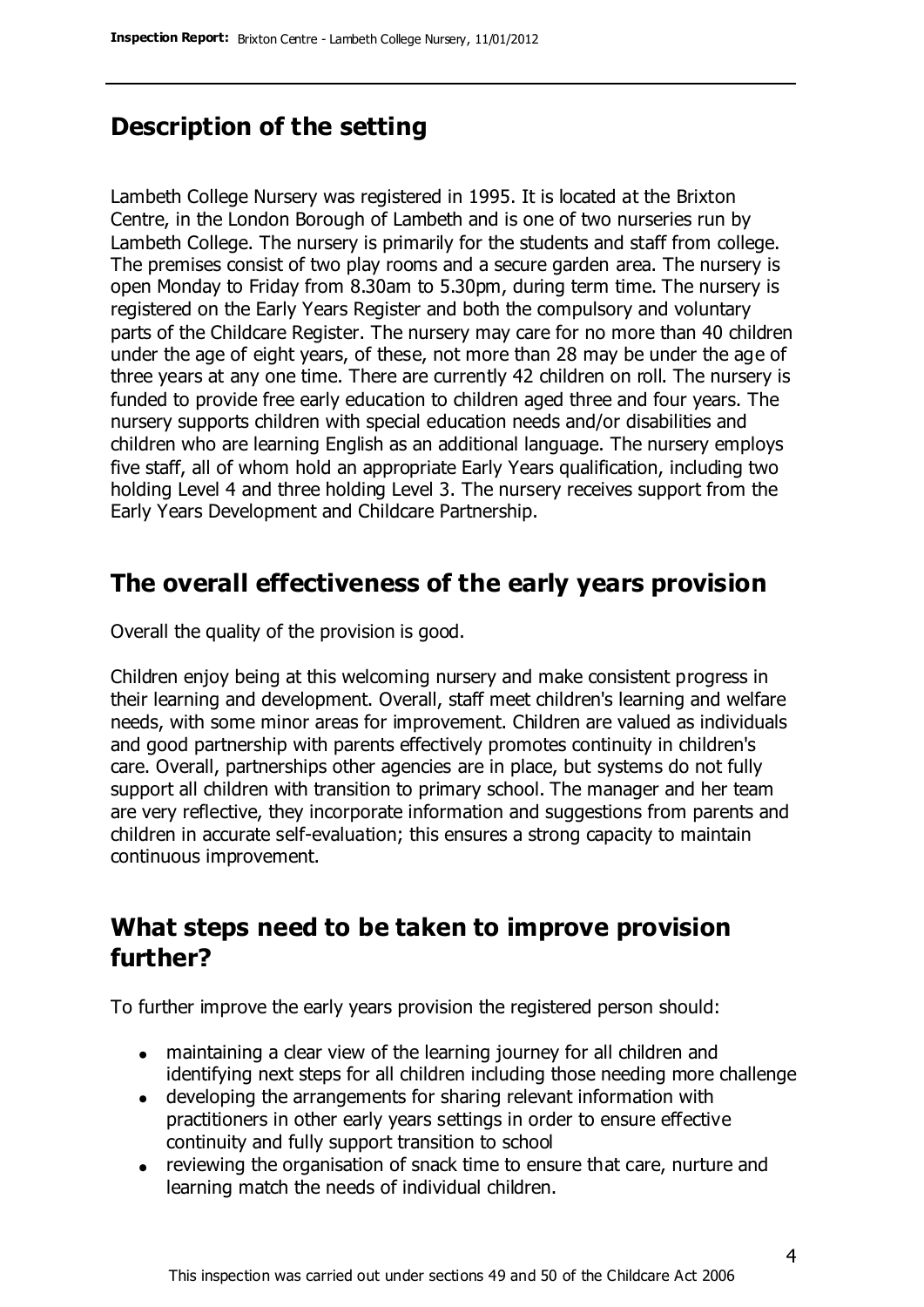# **The effectiveness of leadership and management of the early years provision**

Robust systems involve background checks so that staff are cleared as suitable to work with children. Effective induction procedures enable staff to be fully aware of their individual roles and responsibilities. Staff show commitment to promoting children's safety and undertake relevant safeguarding training. The manager and her team implement a range of safety procedures, such as detailed risk assessments and safety checks. Regular fire drills means that children and staff have secure knowledge of evacuation procedures.

Self-evaluation is comprehensive and incorporates the views of staff, parents and children. Management are highly committed to driving improvement and motivate the whole team to tackle key priorities for development. Recent improvements include changing the time for afternoon snack in response to feedback from parents and purchasing new equipment such as tents and dens in response to requests from children.

Children access plenty of clean, safe and stimulating resources that promote all areas of their development very well. Staff set out a wide range of toys and activities, which are at a low level so children can easily choose what they would like to do. Staff are very well deployed and support children when needed, but also encourage them to be independent when possible.

Resources, such as dolls, posters and books reflect people from different backgrounds in a positive way. Staff have an accurate knowledge of children's backgrounds. This enables them to meet their individual needs very well. They place a great deal of value on home cultures, by encouraging family members to share their cultural traditions within the nursery. For example, by bringing in traditional food and reading traditional stories to the children. The skilful staff team helps all children make progress. For example, they provide opportunities for boys to enjoy writing on large boards outside after noticing their enthusiasm for outdoor experiences.

Relationships between parents and staff are relaxed and well established. Staff collate useful information from parents about children's starting points, interests and routines. Parent's comments include "I am happy, she is happy and she has learnt so much from coming here". Parents complete questionnaires and attend regular meetings with staff. This enables parents to share learning priorities and enhances continuity in care.

Partnerships with other professionals and agencies are mostly in place. For example staff work effectively with speech therapists to implement additional support for children with delayed speech and language development. However, links primary schools are not yet fully in place. This restricts channels of communication, limits continuity for children and is a missed opportunity to support children as they move on to school.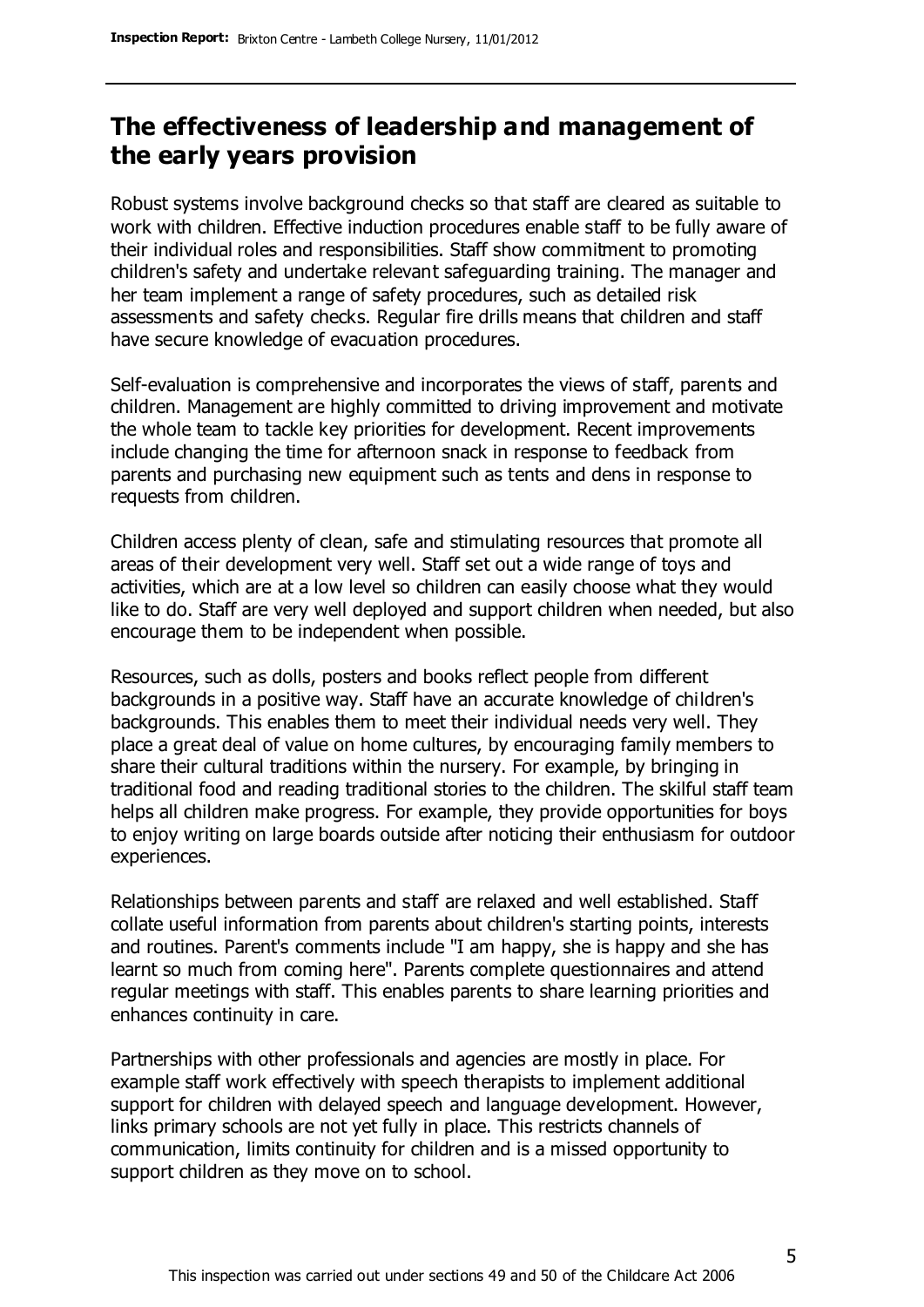# **The quality and standards of the early years provision and outcomes for children**

Children and parents are warmly welcomed and children arrive brimming with enthusiasm to play. Each child has a special person responsible for helping them to settle and monitoring their individual progress. Overall, the 'key persons' manage their roles well and use the Early Years Foundation Stage to plan learning priorities for children. However, the system is not always consistent and does not include planning suitable challenges for older and more capable children.

Children share and play well together, for example toddlers build a tower and take it in turns to place blocks on top, each cheering the other and clapping when they are successful. Children benefit from visitors from the community, such as police officers. Children enjoy visits to the local area and learn to buy groceries and post letters. This successfully extends their learning experiences and helps them to develop good skills for the future.

Children communicate with confidence, talking with enthusiasm about their activities. For example, a child explains that she is cutting out with scissors and is being very careful as scissors are sharp and she does not want to cut herself. This shows self-confidence and a developing awareness of personal safety.

Children enjoy using the computer and play appropriate games, which enhance their learning and development very well. They concentrate well completing jigsaw puzzles, drawing pictures, painting and cutting. Staff talk to children about what they are doing and ask relevant questions to encourage children to think. Children enjoy learning to count and participate in activities to encourage sorting, matching and classifying. Children use mathematical language in play comparing groups of children and considering which groups have more or less in. They enjoy looking through books and are encouraged to develop their literacy skills in a room with many labels and symbols to encourage their early writing .They help to create wall displays of familiar stories which enables them to recall storylines whilst being creative and having fun.

Children's well-being and good health is encouraged throughout the nursery. They know to wash their hands after toileting and prior to eating. They enjoy eating tasty snacks such as fresh fruit and vegetables. However, the routine for snack time is not flexible enough to meet the needs of all children. Children learn how to use the environment safely by taking safe risks during outdoor play. They make great strides in their physical development and enjoy playing physical games such as climbing over logs and through tunnels in the vibrant, newly developed outdoor area.

Children consistently behave well and are encouraged to use good manners. They have formed good relationships with the staff and firm friendships with each other. They show a good awareness of responsibility and help to hand out resources and tidy up throughout the day. The staff work very closely together and are good role models for the children. Consequently, children of all abilities feel secure and make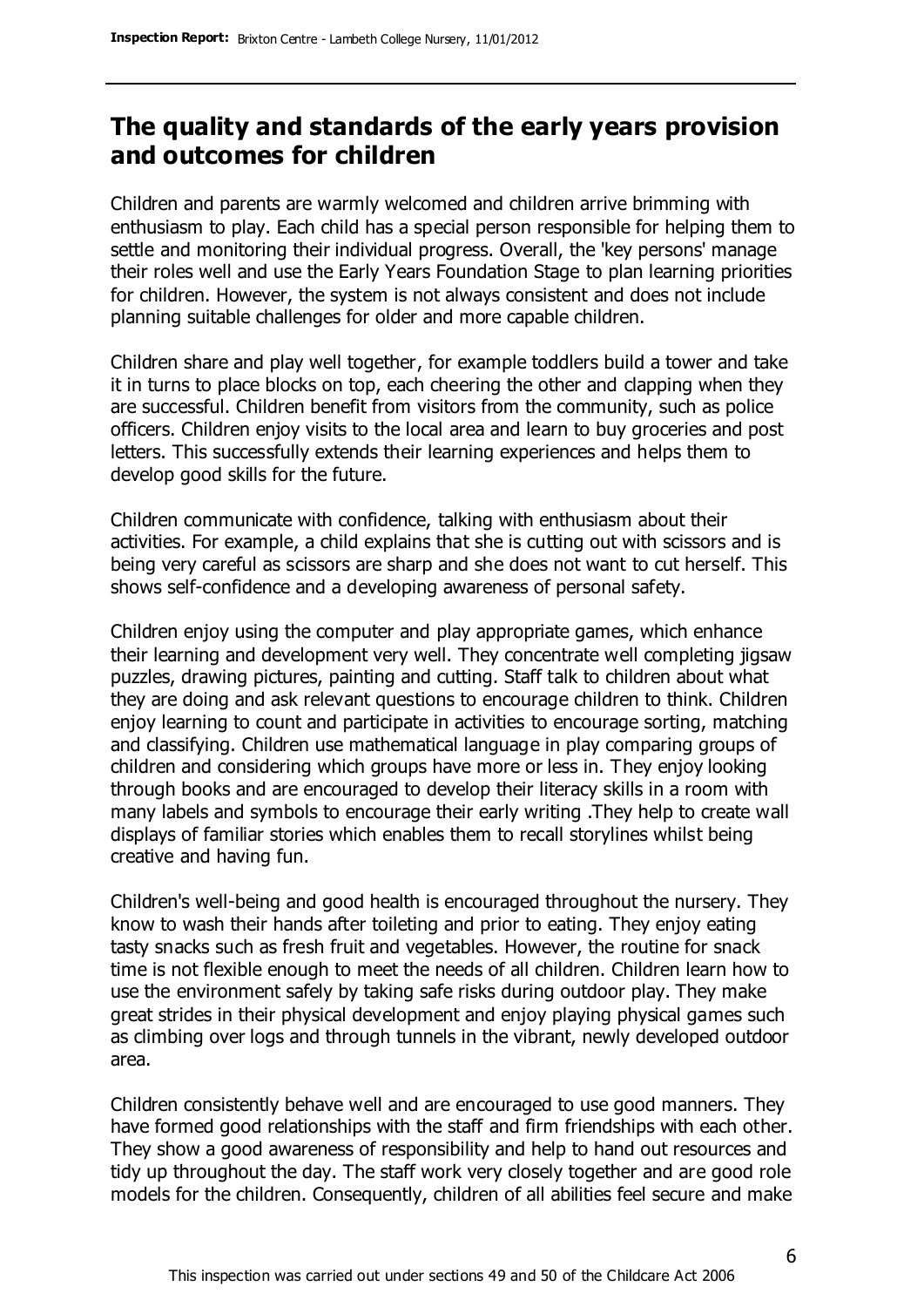the most of the many opportunities to learn through play.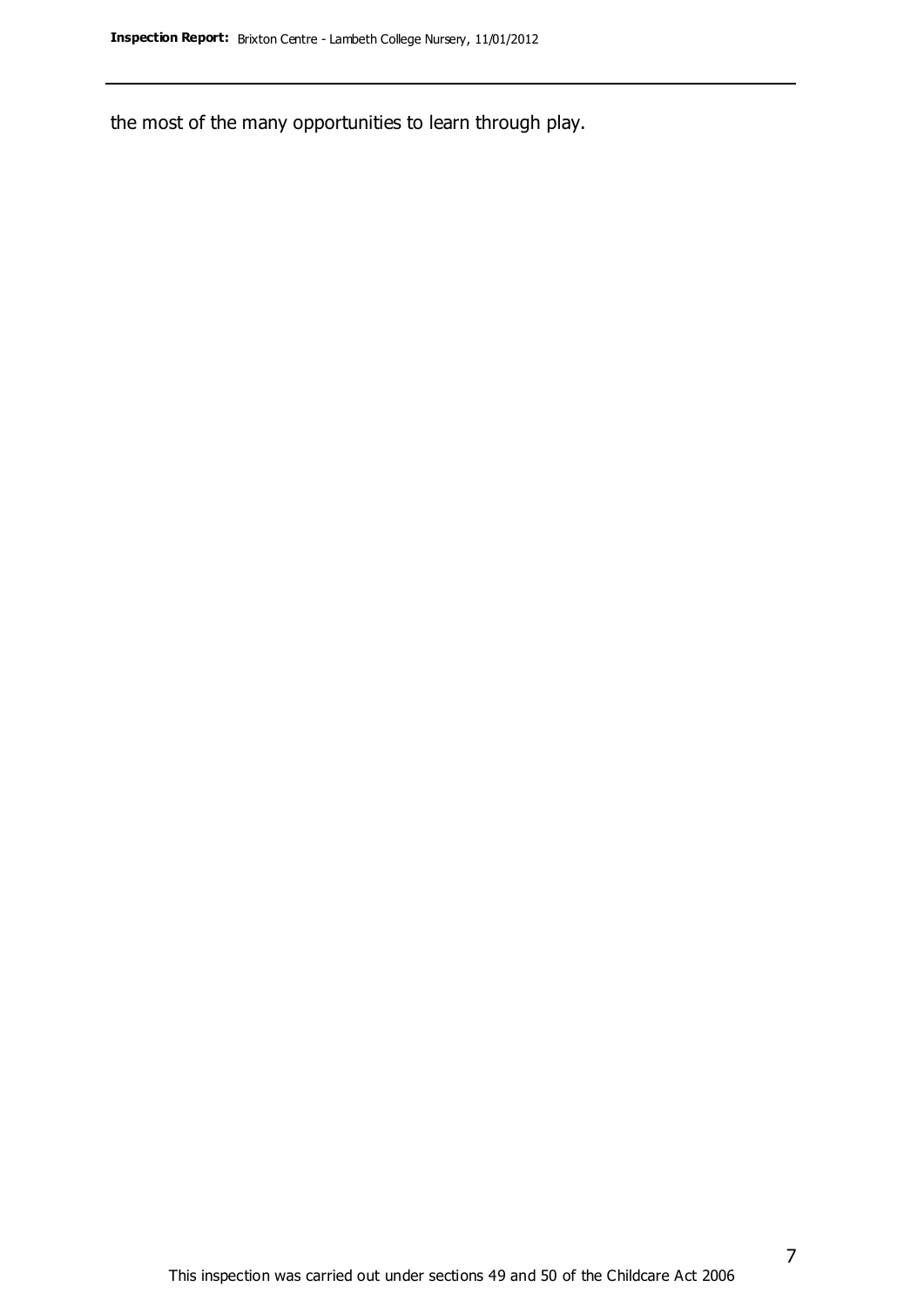# **Annex A: record of inspection judgements**

#### **The key inspection judgements and what they mean**

Grade 1 is Outstanding: this aspect of the provision is of exceptionally high quality Grade 2 is Good: this aspect of the provision is strong Grade 3 is Satisfactory: this aspect of the provision is sound Grade 4 is Inadequate: this aspect of the provision is not good enough

#### **The overall effectiveness of the early years provision**

| How well does the setting meet the needs of the<br>children in the Early Years Foundation Stage? |  |
|--------------------------------------------------------------------------------------------------|--|
| The capacity of the provision to maintain continuous                                             |  |
| improvement                                                                                      |  |

#### **The effectiveness of leadership and management of the early years provision**

| The effectiveness of leadership and management of the             |   |
|-------------------------------------------------------------------|---|
| <b>Early Years Foundation Stage</b>                               |   |
| The effectiveness of leadership and management in embedding       |   |
| ambition and driving improvement                                  |   |
| The effectiveness with which the setting deploys resources        |   |
| The effectiveness with which the setting promotes equality and    |   |
| diversity                                                         |   |
| The effectiveness of safeguarding                                 |   |
| The effectiveness of the setting's self-evaluation, including the |   |
| steps taken to promote improvement                                |   |
| The effectiveness of partnerships                                 | 3 |
| The effectiveness of the setting's engagement with parents and    |   |
| carers                                                            |   |

#### **The quality of the provision in the Early Years Foundation Stage**

The quality of the provision in the Early Years Foundation Stage  $\vert$  2

#### **Outcomes for children in the Early Years Foundation Stage**

| <b>Outcomes for children in the Early Years Foundation</b>    |  |
|---------------------------------------------------------------|--|
| <b>Stage</b>                                                  |  |
| The extent to which children achieve and enjoy their learning |  |
| The extent to which children feel safe                        |  |
| The extent to which children adopt healthy lifestyles         |  |
| The extent to which children make a positive contribution     |  |
| The extent to which children develop skills for the future    |  |

Any complaints about the inspection or report should be made following the procedures set out in the guidance available from Ofsted's website: www.ofsted.gov.uk